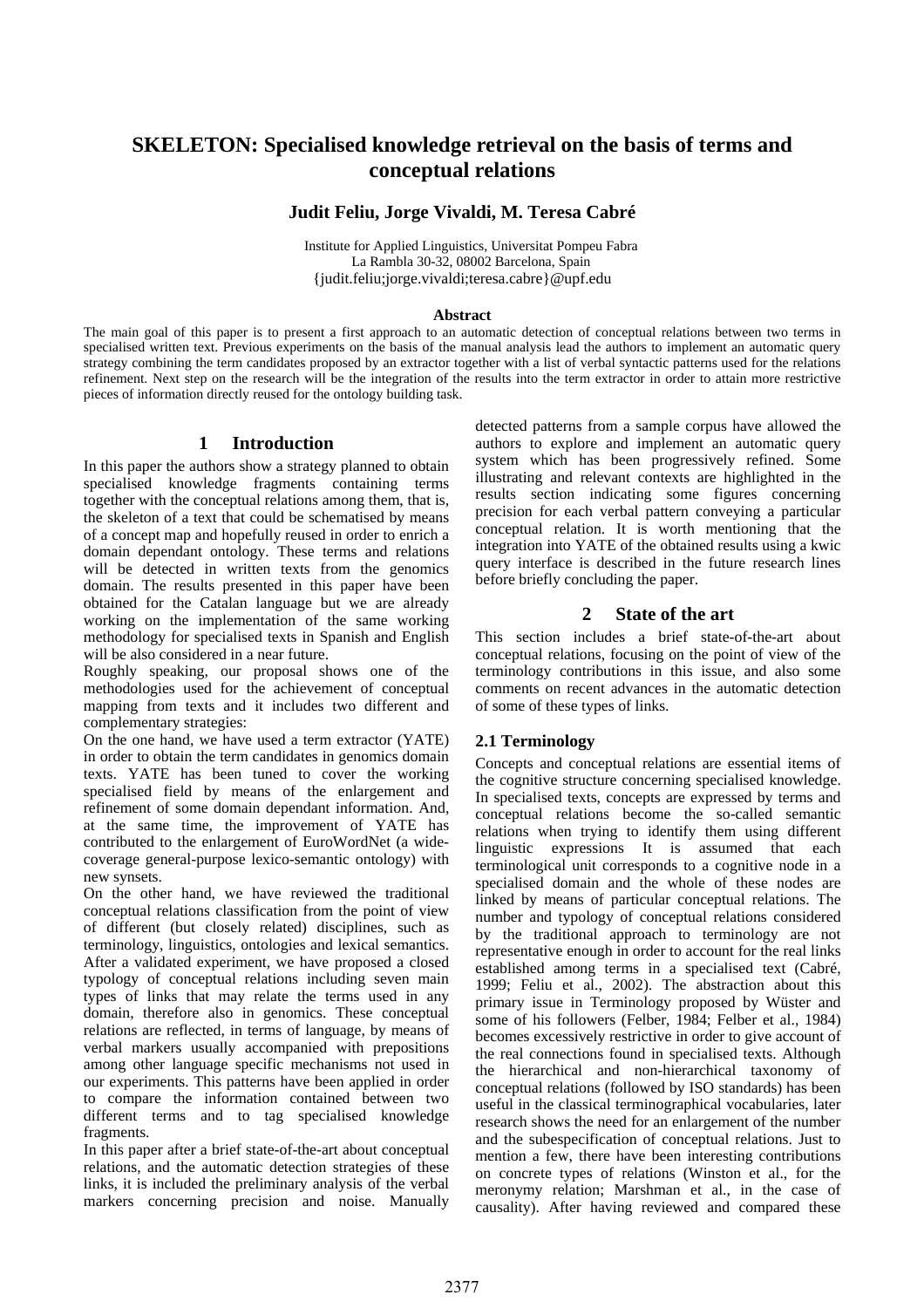proposals with the typology of relations included in different well-known ontologies (EWN, MikroKosmos among others) we have set a clear-cut definition of conceptual relation and we have proposed an integrating typology of this key element in terminology.

Following Otman (1996), we define a conceptual relation as a binary link, between at least two terms, which has a semantic content itself; in other words, that it transfers a particular information and it allows to configure a specific predication among the terms it relates. Considering the potential recursivity of a conceptual relation, it can be represented by the following formula:  $\langle a \, R \, b, n \rangle$ . The variables *a* and *b* represent the two minimum terms that have to appear between a conceptual relation, *R* represents the relation expressed by a linguistic marker and *n* foresees the possibility of some other terms to appear linked by that conceptual relation. Notice the following example for illustrating the above mentioned definition of conceptual relation:

*34% of [human genes]*<sub>a</sub> *[are located in]*<sub>R</sub> *[L1]*<sub>b</sub> *and [L2 isochores]*n*.* 

Where:

a: "human genes"

R: "are located in" (sequenciality-place)

b: "L1 (isochore)"

n: "L2 isochore"*.*

As already mentioned, the traditional typology of conceptual relations repetitively used in terminology has to be reconsidered when working with corpora. Our theoretical review, together with two experiments on specialized texts on medicine and genetics, carried us to set the following typology of conceptual relations<sup>1</sup> (Feliu, 2004):

#### **a) Similarity**

positive: *ser semblant a* [be similar to]. negative: *ser diferent de* [be different from].

#### **b) Inclusion**

Class inclusion or hyponimy (is-a relation): *ser (un tipus) de* [to be (a kind of)/is a].

#### **c) Sequenciality**

place: *ser en / ser davant / ser darrere / anar de x a y* [to be in/in front of/behind, to go from *x* to *y*].

time: *ser simultani / anterior / posterior a* [to be simultaneous/previous/later to].

#### **d) Causality**

causal: *causar / ser la causa de / ser l'efecte de / produir / fer que* [to cause/to be the cause of/to be the effect of/produce/make].

**e) Instrument**: *servir per a / fer-se amb* [to be useful for/to use/to be done with].

**f) Meronymy**: *ser una part / element de; tenir + SN / estar format / fet per; incloure; constar de / pertànyer a* [to be part/element of; have  $+ SN$ , to be constituted of; to include]

#### **g) Association**

 $\overline{a}$ 

general: *correlacionar-se amb*; *mostrar* [to be related with / to show].

specialised: *manifestar; determinar* [to manifest / to determine].

This classification will become one of the essential items in the working methodology followed in order to attain the main goal of this research.

## **2.2 Automatic learning of semantic relations**

There is a number of applications in NLP where conceptual hierarchies are used as a background knowledge for carrying out a given task. These resources are important because they allow to structure information into categories, thus encouraging its search and reuse. Further, they allow to formulate rules as well as relations in an abstract and concise way, facilitating the development, refinement and reuse of a knowledge base. Further, the fact that they allow to generalize over words has shown to provide benefits in a number of applications<sup>2</sup> such as text classification (Bloehdorn et al., 2004) word sense disambiguation (Agirre et al., 2004) and term extraction (Vivaldi et al., 2002).

However, it is well known that the development of an ontology represents a major bottleneck for any of the above mentioned NLP applications. Such difficulty arises because current methods for compiling an ontology relies on a manual enumeration of concepts and relations resulting in a high resources consuming task. Therefore, some effort has been done to overcome this issue by automatically acquiring ontological knowledge from domain-specific natural language texts. Most of the researchers in this area only considered to learn taxonomic relations. To mention but a few, we refer to some fairly recent work, e.g., by Hahn & Schnattinger (Hahn & Schnattinger, 1998) and Morin (Morin, 1999) who used lexico-syntactic patterns with and without background knowledge, respectively, in order to acquire taxonomic knowledge. Although taxonomic relations are of major significance some effort must be done to non taxonomic relations also. As a matter of fact, this is an issue not considered since recently. As an example, the user can /query an important ontology like EuroWordNet (or WordNet, its counterpart) to check that these kind of relationships are missing.

A basic and largely exploited idea is the heuristic, reported in Hearst (1992), that certain patterns in texts induce a hyponym relation between words. The following are some examples of such patterns:

 $NP_0$  such as  $\{NP_n\}_{n>0}^*$  (or | and) NP

 $NP \{, NP\}^* \{, \}$  or other NP

etc.

An interesting approach that combine different sources of evidences is presented in Cimiano et al. (2004). Here the authors basically apply the Hearst patterns to a corpus, the World Wide Web, WordNet and knowledge obtained from complex terms.

A complete platform for semiautomatic acquisition of conceptual relations is proposed in Maedche et al. (2000). The authors perform an extensive and detailed linguistic analysis to the text chosen by an ontology engineer to learn from. Then the system applies a learning algorithm to find association rules among pairs of concepts. This system was tested in the tourism domain.

l

<span id="page-1-0"></span> $1$  It is worth mentioning that, as a working methodology, we established, for each conceptual relation, its corresponding prototype linguistic expression in order to tag the relations appearing in our corpus [an approximate Englisht translation is provided in square brackets].

<span id="page-1-1"></span><sup>2</sup> In http://mira.csci.unt.edu/~wordnet/ it is possible to check an extensive bibliography about WordNet and its applications to many areas of NLP.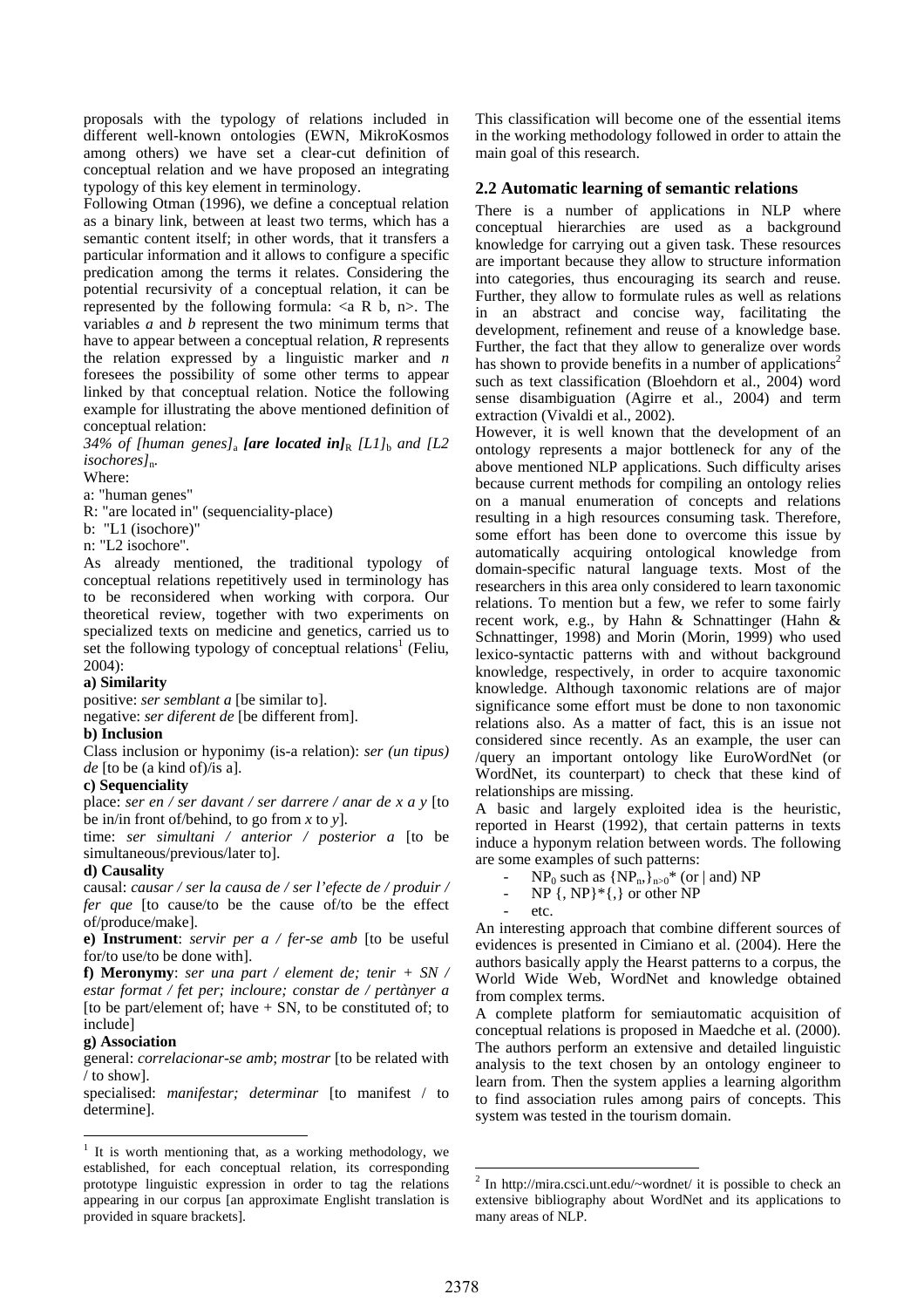In Missikoff et al. (2002), the authors present a software environment that supports the construction and assessment of a domain ontology.

### <span id="page-2-2"></span>**3 Previous work**

Concerning the experiment, a corpus on the human genome domain containing about 100.000 words from 18 different documents in Catalan taken from the IULA's technical corpus was used as an initial workbench. We have applied to the corpus a list of 55 verbal markers (manually validated in a previous research) using a term detector called *Mercedes.* This tool works on the basis of the comparison of the terms appearing in the texts with a set of terminological units contained in a predefined dictionary (see Araya et al, 2004, for details).

The integration of the list of verbs to the terminological units detecting system have resulted into more than three thousand contexts including, in the sentence framework, at least one terminological unit and the verb itself which is potentially expressing a conceptual relation. Next step on the corpus analysis has consisted in the manual validation of the retrieved contexts. Figures on relevance, precision and noise are shown on [Table 1.](#page-2-0)

| Verbal marker                   | Occ.           | Precision | Noise  |
|---------------------------------|----------------|-----------|--------|
| allunyar [to put far away]      | 4              | 75%       | 25%    |
| aparèixer [to appear]           | 20             | 30%       | 70%    |
| apropar [to put near]           | $\mathbf{1}$   | 0%        | 100%   |
| arribar [to arrive]             | 26             | 15,38%    | 84,62% |
| caracteritzar [to characterise] | 33             | 66,7%     | 33,3%  |
| causar [to cause]               | 44             | 84,1%     | 15,9%  |
| compondre [to compose]          | 5              | 20%       | 80%    |
| considerar [to consider]        | 23             | 21,74%    | 78,26% |
| constar [to form part]          | 9              | 33,3%     | 66,7%  |
| constituir [to constitute]      | 27             | 70,37%    | 29,63% |
| continuar [to follow]           | 10             | 20%       | 80%    |
| contribuir [to contribute]      | $\overline{4}$ | 75%       | 25%    |
| correlacionar [to correlate]    | 1              | 0%        | 100%   |
| correspondre [to correspond]    | 25             | 68%       | 32%    |
| definir [to define]             | 15             | 20%       | 80%    |
| dependre [to depend             | 18             | 66,7%     | 33,3%  |
| determinar [to determine]       | 58             | 72,41%    | 27,59% |
| deure [to due]                  | 72             | 84,72%    | 15,28% |
| diferenciar [to differentiate]  | 16             | 62,5%     | 37,5%  |
| distinguir [to distinguih]      | 8              | 50%       | 50%    |
| donar [to give]                 | 88             | 34,1%     | 65,9%  |
| englobar [to include]           | 5              | 100%      | $0\%$  |
| evidenciar [to make evident]    | 9              | 66,7%     | 33,3%  |
| fer [to make]                   | 225            | 8,4%      | 91,6%  |
| formar [to form]                | 107            | 68,22%    | 31,78% |
| implicar [to imply]             | 49             | 71,43%    | 28,57% |
| incloure [to include]           | 33             | 90,90%    | 9,10%  |
| indicar [to indicate]           | 52             | 75%       | 25%    |
| iniciar [to initiate]           | 17             | 41,18%    | 58,82% |
| integrar [to integrate]         | 15             | 40%       | 60%    |
| intervenir [to take part in]    | 14             | 71,43%    | 28,57% |
| localitzar [to localise]        | 26             | 61,54%    | 17,86% |
| manifestar [to manifest]        | 16             | 68,75%    | 31,25% |
| mesurar [to measure]            | 7              | 0%        | 100%   |
| mostrar [to show]               | 66             | 59,1%     | 40,9%  |
| originar [to originate]         | 20             | 50%       | 50%    |

| Verbal marker               | Occ.  | Precision | <b>Noise</b> |
|-----------------------------|-------|-----------|--------------|
| presentar [to have]         | 98    | 72,45%    | 27,55%       |
| produir [to produce]        | 111   | 42,34%    | 57,66%       |
| propagar [to propagate]     |       | 0%        | 100%         |
| provocar [to provoke]       | 35    | 68,57%    | 31,43%       |
| quedar [to stay]            | 27    | 14,81%    | 85,19%       |
| realitzar [to carry out]    | 43    | 25,58%    | 74,42%       |
| reflectir [to reflect]      | 2     | 50%       | 50%          |
| representar [to represent]  | 39    | 69,23%    | 30,76%       |
| reunir [to gather together] | 3     | 0%        | 100%         |
| ser [to be]                 | 1.045 | 33,11%    | 66,89%       |
| simular [to simulate]       |       | 100%      | 0%           |
| situar [to place]           | 29    | 75,86%    | 24,14%       |
| suggerir [to suggest]       | 15    | 6,7%      | 93,3%        |
| tenir [to have]             | 240   | 58,75%    | 41,25%       |
| transcórrer [to take place] | 2     | 0%        | 100%         |
| trobar [to find]            | 124   | 27,42%    | 72,58%       |
| usar $[$ to use $]$         |       | 0%        | 100%         |
| utilitzar [to use]          | 82    | 45,12%    | 54,88%       |
| veure [to see]              | 48    | 4,17%     | 95,83%       |

<span id="page-2-0"></span>Table 1. Verbal markers with frequency and precision indication

These figures must be considered being aware that all of the verbal markers show a different percentage of appearance. One of the main conclusions of the experiment led us to improve the precision ratio with the use of syntactic patterns. It is foreseen that these patterns will be helpful in the disambiguation process for those cases where the detection of the verb alone had produced polysemous conceptual relation tagging. [Table 2](#page-2-1) shows a sample of the combination of verb and a prepositional group.

| Verb          | Prepositions      | Relation            |
|---------------|-------------------|---------------------|
| allunyar      | com               | neg. sim.           |
| aparèixer     | a / en            | seq. place loc.     |
| arribar       | a                 | seq. place dir.     |
| caracteritzar | per               | gen. ass.           |
| constar       | de                | mer.                |
| continuar     | en                | seq. temp. ant-pos. |
| definir       | amb / per         | inst.               |
| diferenciar   | cap a / de / en   | spec. ass.          |
| diferenciar   | de/per            | neg. sim.           |
| donar         | lloc a / origen a | caus.               |
| estar situar  | per               | seq. temp. sim      |
| incloure      | $a / en /$ entre  | incl.               |
| incloure      | a / en            | mer.                |
| ser           | un / el           | incl. (is-a)        |
| $\cdots$      |                   | .                   |

<span id="page-2-1"></span>

| Table 2. Sample of verbs and their syntactic |  |
|----------------------------------------------|--|
| patterns                                     |  |

Notice that some verbs plus prepositional group may indicate two different relations (*diferenciar de*  $\rightarrow$ specialised association or negative similarity), this results into an ambiguity.

# **4 Working methodology**

Following the experiments and their results presented in the previous section, it was necessary to broad the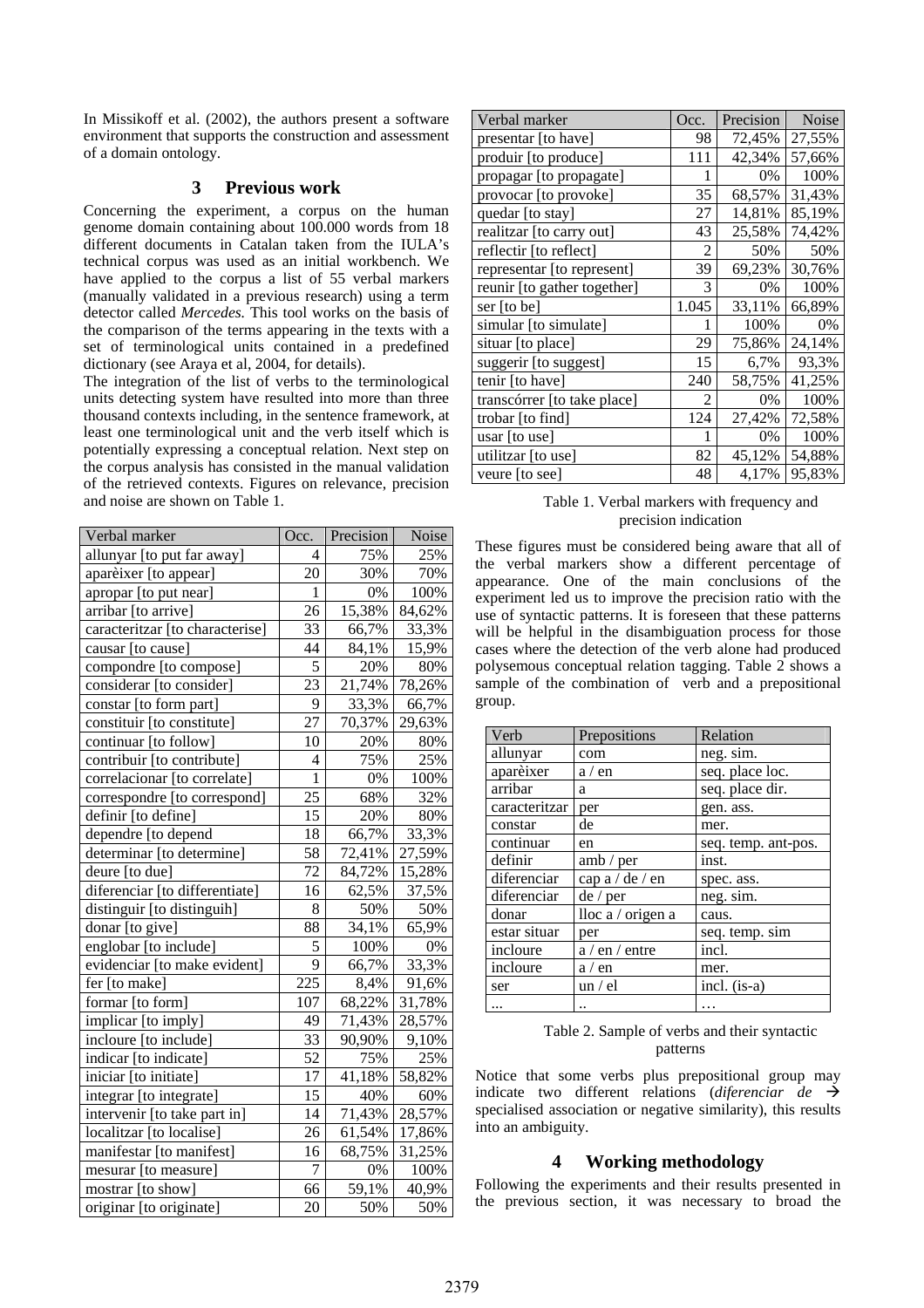experiments with whole patterns, that is verb plus preposition or prepositional group (single verbs have been left aside). Additionally it was decided to use YATE in order to facilitate the validation process.

For such purpose we have designed a system that has the architecture shown [Figure 1.](#page-3-0) This system, applies the term extractor to the same texts used in the previous experiment and then, the resulting terms are used to query the full genomic corpus looking for sentences where a pattern like <term><verb+prep> applies. The second part of the pattern corresponds to the sequences containing the verb plus preposition pre-defined in section [3.](#page-2-2)



<span id="page-3-0"></span>Figure 1. Query environment

In this context, the idea is to extract from the corpus only those sentences that are the best candidates to provide interesting information regarding the concepts transfered by means of the terms appearing in the texts.

Most of the systems already proposed for a similar task have a simplistic strategy for detecting the terms present in a given text. Here we propose to use YATE, a hybrid term extractor developed for the Medical domain that combines the results obtained by a set of term analyzers described briefly as follows (see Vivaldi, 2001 for details):

- domain coefficient: it uses the EWN ontology to sort the term candidate.
- context: it evaluates each candidate using other candidates present in its sentence context.
- classic forms: it tries to decompose the lexical units in their formants, taking into account the formal characteristics of many terms in the domain.
- collocational method: it evaluates multiword candidates according to its mutual information.

The results obtained by this set of heterogeneous methods are combined using two different methods: voting and boosting. In the former each single term analyzer reports a term/no term status while the latter makes use of a wellknown method originated in the machine learning area.

### **5 Results**

The results obtained from applying the above mentioned methodology are depicted in [Table 3.](#page-3-1) It shows that the number of the specialized knowledge fragments retained by the resource is quite impressive. In terms of system evaluation, figures indicate a (relatively) high precision concerning the fine tagging of the contexts containing clear terms and one single type of conceptual relation.

Conversely, nothing can be said about the recall because, as known, in order to calculate this figure it should be necessary to know in advance all the relations included in the texts.

| Relation                     | #                        | Valid | $\%$   |
|------------------------------|--------------------------|-------|--------|
| spec. ass.                   | 53                       | 50    | 94.34  |
| spec. ass. $/$ neg. sim.     | 5                        | 3     | 60.00  |
| spec. ass./ seq. place. loc. | 37                       | 37    | 100.00 |
| gen. ass.                    | 108                      | 82    | 75.93  |
| gen. ass. / seq. place. loc, | $\overline{\mathcal{L}}$ | 0     | 0.00   |
| caus.                        | 187                      | 169   | 90.37  |
| incl. / mer.                 | 3                        | 3     | 100.00 |
| inst.                        | 19                       | 13    | 68.42  |
| mer.                         | 43                       | 42    | 97.67  |
| neg. sim.                    | 3                        | 3     | 100.00 |
| pos. sim.                    | 109                      | 40    | 36.70  |
| seq. place. dir.             | 5                        | 2     | 40.00  |
| seq. place. loc              | 157                      | 119   | 75.80  |
| incl.                        | 383                      | 147   | 38.38  |

<span id="page-3-1"></span>Table 3. Obtained results

A close examination of the results in the previous table shows that for some non-ambiguous relations (general association, specialised association, causality, instrumentality, meronymy and sequenciality-place loc.) the performance reached is pretty good. On the contrary, some other relations like inclusion/meronymy and specialised association/sequenciality place loc., are ambiguous and therefore they require manual validation. In some cases, the number of textual fragments retained is too low and for this reason the results concerning these cases are not significant.

A separate comment on the inclusion relation expressed by the is-a marker should be done. In this case, the precision is quite low (nearly 40%) mainly due to the fact that the second term in the relation is not detected. When this position is occupied by words expressing exemplification, case or results among others, the inclusion and the localization relations do not apply. Also, when the word expresses cause or consequence the meaning of the marker itself changes to causality.

Conversely, the best results have been obtained with the causality and meronymy relations (about 90% and 97% of precision, respectively), although the former is much more frequent. The following two fragments show examples where these relations are correctly detected:

- causality: La #malaltia# de Gaucher és un trastorn degut a la disfunció del sistema lisosòmic. [Gaucher's #disease# is a change due to the lisosomic system disfunction]
- meronymy: Cada #gen# està format per una sequència concreta de nucleòtids. [Each #gene# is formed by a concrete sequence of nucleotides]

Some of the non-retained fragments include the verbal pattern but in some cases, the term detected is not the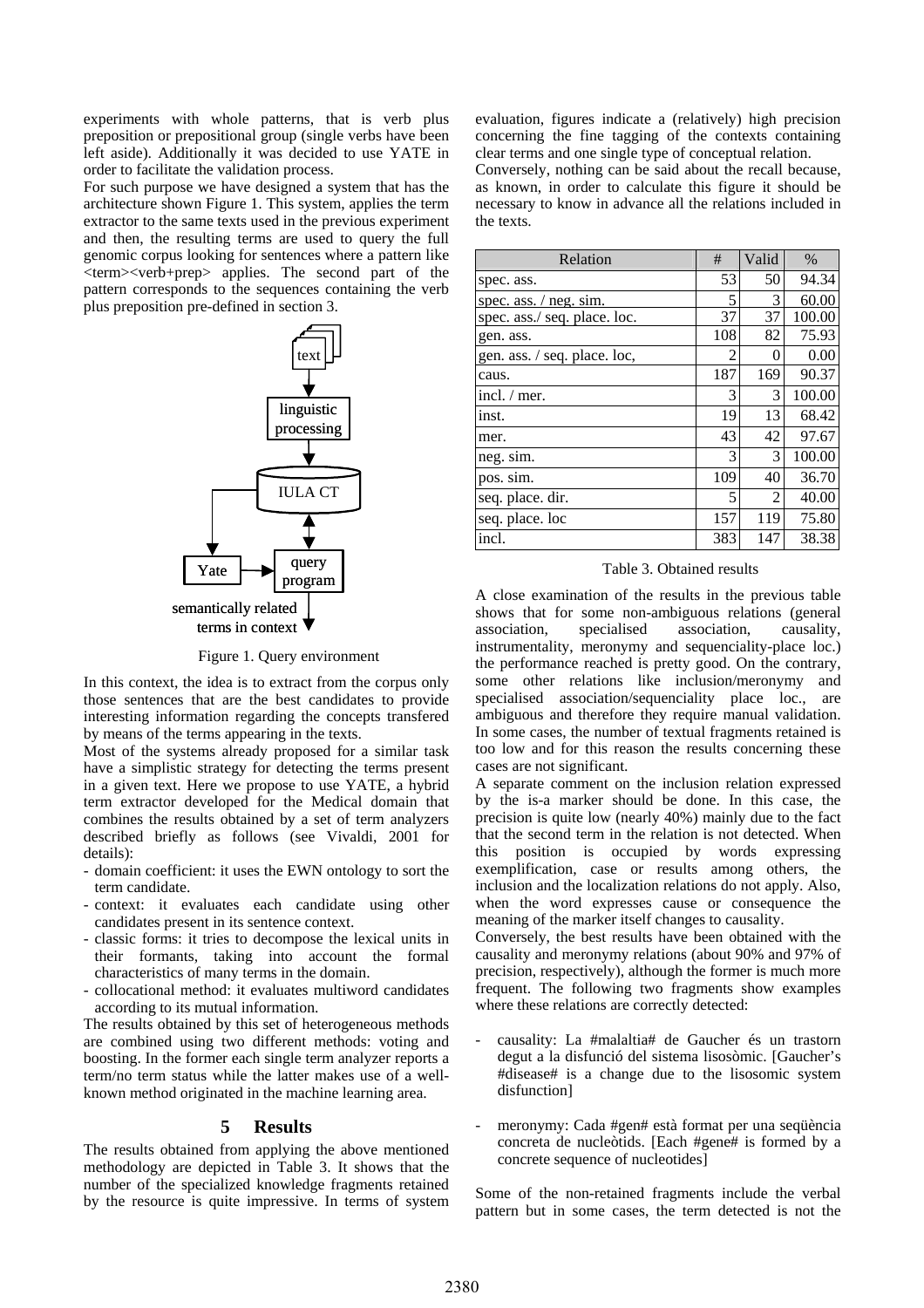subject of the verb expressing the relation and, in some others, the textual fragment appearing after the prepositional group does not include a term. The following example show these two inconveniences at the same time:

- El coneixement de l'estructura tridimensional de les #molècules# de classe I és degut als treballs d'estructura cristal·logràfica de les molècules HLA-A2, HLA-A68i HLA-B27. [The study of the tridimensional structure for type I #molecules# is due to the research works on the structure…]

The next fragments show some examples where the is-a relation is correctly detected:

- L'estrès oxidatiu ha estat implicat en nombroses #malalties neurodegeneratives humanes# com són la #SD#, les malalties d'Alzheimer, Parkinson i Huntington, l'esclerosi lateral amiotròfica (als), distròfies musculars, arteriosclerosi i els processos d'envelliment en general. [... human neurodegenerative diseases such as DS, Alzheimer's diseases ...]
- Per fi, després de gairebé un segle d'història, el #cromosoma#, que és una #molècula contínua d'ADN#, es pot parcel·lar en les seues unitats discretes, els gens. [... the chromosome is a continuous DNA molecule ...]
- La #proteïna HMG-14# és una #proteïna nuclear# que podria modular l'estructura de la cromatina transcripcionalment activa. [The HMG-14 protein is a nuclear protein ...]

The following example is not valid due to the anaphoric reference present after the pattern instead of the desired term:

Una de les tècniques més prometedores per definir xarxes de #gens# entrellaçats és la dels denominats bioxips .

#### **6 Future work**

In order to facilitate the building task to the ontology engineer we foresee a tight integration of YATE in such way that the proposed system will be looking for the triplet (term1, relation, term2). On the basis of the information given regarding [Figure 1,](#page-3-0) this improvement means that the extractor itself would be able to look for the sentences containing the highest ranked terms and only for these sentences it will try to find a valid semantic relation indicator.

In order to confirm these promising results we plan to apply the same procedures to other domains, as wells as to other languages like Spanish and afterwards English.

### **7 Conclusions**

We have presented a research based on learning semantic relations from text in the domain of genomics. In particular, we investigate the use of verbs as semantic relations markers. Our model is based upon a previous work on the definition of a typology of conceptual relations and some experimentation using this set of markers. As a result of this experimentation it was decided to attach a specific preposition to every verb in order to refine the results and to avoid ambiguity derived from polysemous markers. A new experiment was designed introducing the use of a term extractor together with a

corpus query program. The result of this new experiment is very encouraging because an interesting number of text fragments can be considered as correctly detected concerning specialised knowledge retrieval. This result encourage us to go further in the integration of the proposed methodology with a term extractor.

To sum up, we conclude that the specialised knowledge retrieval using terminological information in order to get a semiautomatic ontology and term database enlargement may be possible with the use of the techniques that we have presented in this paper.

#### **8 References**

- Agirre E., Martinez, D. (2004). Unsupervised WSD based on automatically retrieved examples: The importance of bias. In: *Proceedings of the Conference on Empirical Methods in Natural Language Processing (EMNLP).*  Barcelona: Spain.
- Araya, R.; Vivaldi, J. (2004). Mercedes, A Term-In-Context Highlighter. In: *Proceedings of Language and Resources Evaluation Conference (LREC2004).* Lisbon.
- Bloehdorn, S., Hotho, A. (2004). Boosting for Text Classification with Semantic Features. In *Proceedings of the Workshop on Mining for and from the Semantic Web at the 10th ACM SIGKDD Conference on Knowledge Discovery and Data Mining*, pp. 70-87.
- Cabré, M.T. (1999). La terminología: Representación y comunicación. Una propuesta de base comunicativa y otros artículos. Barcelona: Institut Universitari de Lingüística Aplicada. Universitat Pompeu Fabra.
- Cimiano, P.; Pivk, A.; Schmidt-Thiene, L.; Staab S. (2004). Learning Taxonomic Relations from Heterogeneous Evidence. In *ECAI-2004 Workshop on Ontology Learning and Population*.
- Feliu, J. (2000). Relacions conceptuals i variació funcional: elements per a un sistema de detecció automàtica. Barcelona: Institut Universitari de Lingüística Aplicada [non-published].
- Feliu, J. (2004). Relacions conceptuals i terminologia: anàlisi i proposta de detecció semiautomàtica. Barcelona: Institut Universitari de Lingüística Aplicada. (Sèrie tesis, 7) [PhD dissertation published in a CD-ROM].
- Feliu, J.; Cabré, M.T. (2002). Conceptual relations in specialized texts: new typology and an extraction system proposal. In *TKE 2002. Terminology and Knowledge Engineering Proceedings. 6th International Conference 28th-30th August 2002*, Nancy, pp. 45-49.
- Felber, H.; Picht, H. (1984). Métodos de terminografía y principios de investigación terminológica. Madrid: Instituto Miguel de Cervantes (CSIC).
- Hearst, M.A. (1992). Automatic acquisition of hyponyms from large text corpora. In *Proceedings of the 14th*